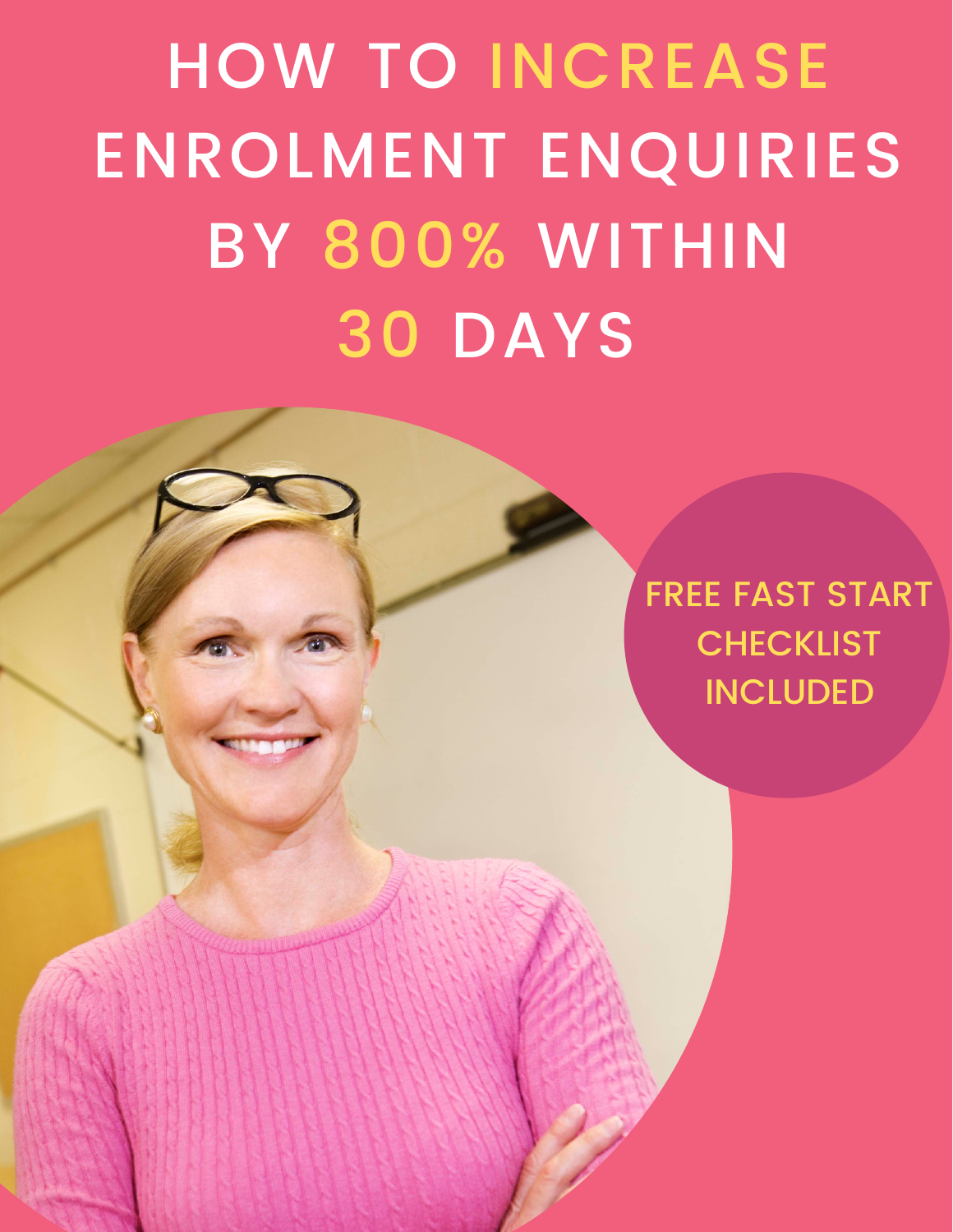This case study looks at how we helped a privately owned Child Care Centre based in the Western Suburbs of Sydney increase the number of enrolment enquiries by a massive 800%.

The Centre has been operating for over 10 years and is licenced for 66 places, catering for children aged from 6 weeks to 6 years old.

# The Problem

The need for two income families has been on a dramatic climb for many years. This has seen the demand for child care increasing. In line with this trend, more and more Child Care providers are opening new Child Care Centres to meet this demand.

As a result, some areas have seen a proliferation of new Child Care Centres now competing for business. While competition is always good for the customer, Child Care Providers, especially privately owned Centres, are finding it harder to match larger organisations when it comes to advertising budget.

# Solution

Our approach after consulting with the Centre owner was to run a Local Search Engine Optimisation (SEO) Campaign.

## Why a Local SEO Campaign?

Here are some statistics that supports why Local SEO is important.

- 1. The Google 3 pack (i.e. local map listings) appear in 93% of searches with local buyer intent.
- 2. 50% of consumers who conducted a local search on their smartphone visited the business within one day.
- 3. 76% of local searches result in a phone call.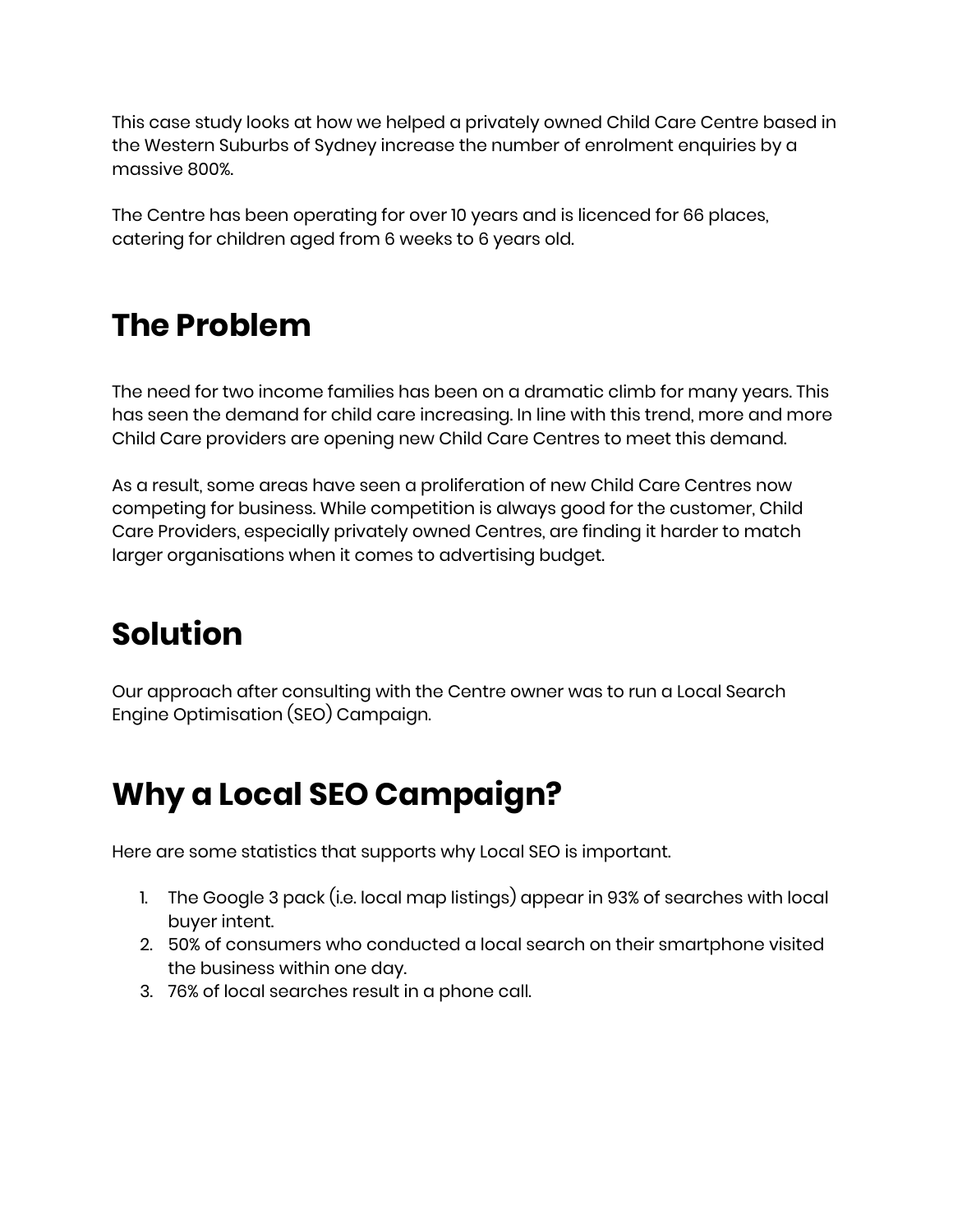## Our Approach

**STEP 1:** The first step was to complete a Local SEO Audit to determine what areas needed improvement.

The audit identified optimisation opportunities with the Google My Business Listing, Website speed optimisation, On page and metadata optimisations and Off Page Optimisations.

**STEP 2:** The Google My Business (GMB) Listing had already been claimed by the Centre Owner. However, the listing was missing vital information and had no photos showcasing the Centre. This was easily fixed by updating the GMB listing and adding optimised photos.



**STEP 3:** The existing website had been recently updated, however was slow to load. A speed optimisation review was completed and fixed most issues affecting speed. Due to the budget available, not all errors were fixed as some of these required major changes to the structure of the site.

On the positive side, the website was already optimised for mobile. Why is that important? Google recently announced their mobile first strategy, where websites that are mobile friendly will be favoured in search rankings. Also, nearly 60% of searches on Google are completed on a mobile device, with most of those being done via voice search.

**STEP 4:** To let Google know that you exist your website needs to be optimised with relevant buyer intent keywords.

We had already completed keyword research as part of the free audit. The keywords were added to the site as well as further optimisation of the meta title and descriptions. Adding this information helps the search engines and customers understand what the website is about and the relevancy to search terms.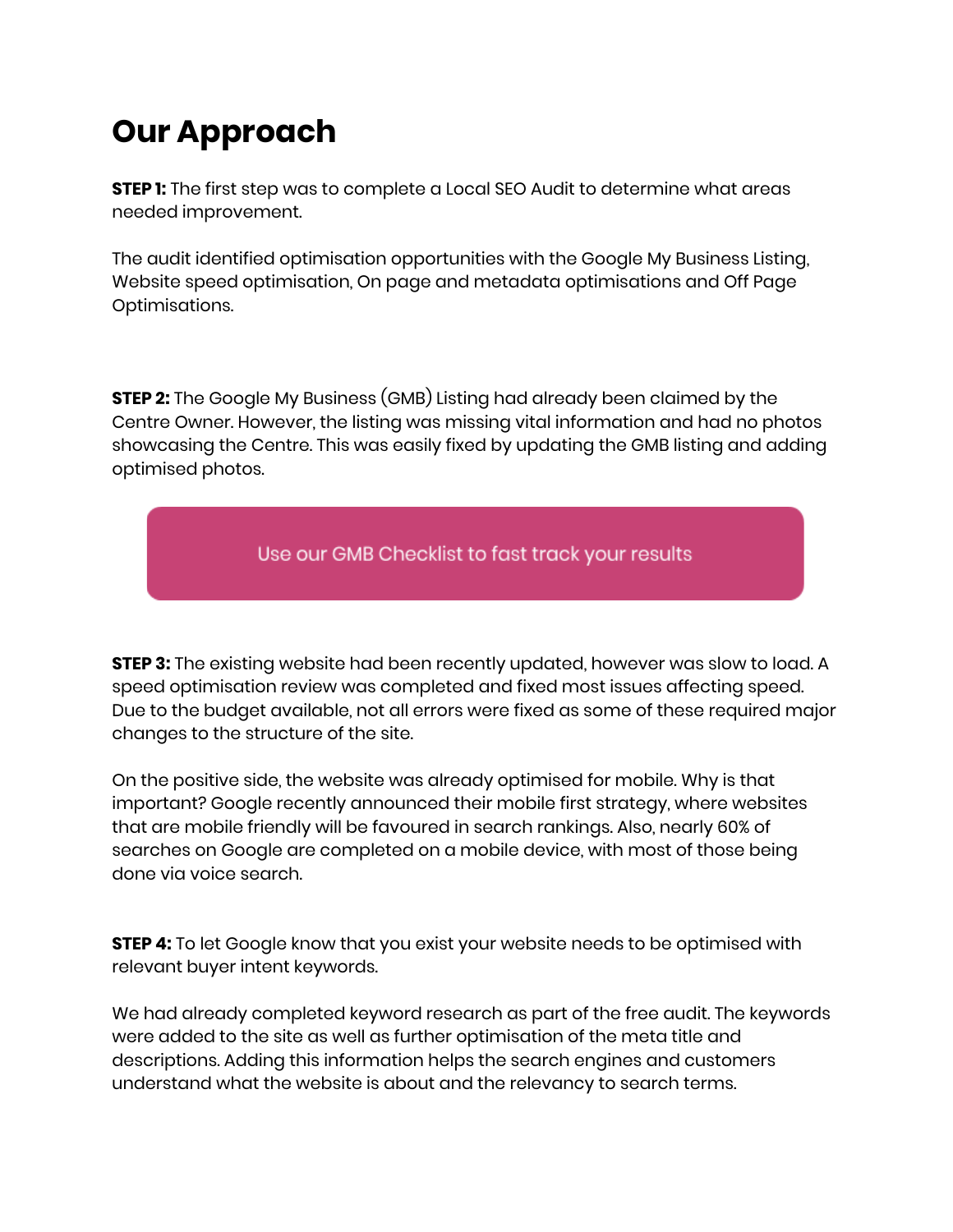**STEP 5:** An important part of the Local SEO puzzle are citations. A citation is basically the listing of your business details (Name, Address and Phone Number – known as NAP) on another website that links back your website (known as a backlink). Backlinks are needed to help with your website authority and to let Google know that it is a trustworthy website.

For Local SEO, this is commonly done via listing your business on respected business directories. You'll need to avoid backlinks from any spammy sites as these could hurt your ranking.

As part of this process, our SEO copywriter prepared a number of business descriptions that strongly represented the branding of the Centre with call to actions.

**STEP 6:** How many times have the reviews you read about a company or product influenced your purchasing decision? Your potential customers are doing the same research, so the final piece the puzzle is to ensure your Google My Business listing has positive customer reviews.

In this case study, the Child Care Centre's FaceBook page had over 15 positive reviews, however there were only 4 reviews on their Google My Business listing. The aim here is to get as many genuine 5 star reviews as possible.

Also, take the time to respond to the reviews either thanking the customer for leaving the review or in the case of a bad review demonstrate that you are wanting to fix any issues with the service provided.

Sometimes you may receive a bad review from a competitor or an idiot. Don't be afraid to call them out with something like "We don't have any record of you being our customer. Are you sure you have put your review on the right business page?".

A word of warning. If you are found to be adding fake reviews, your business listing may be blacklisted by Google. This spells disaster for any local based business and may take a long time to get fixed.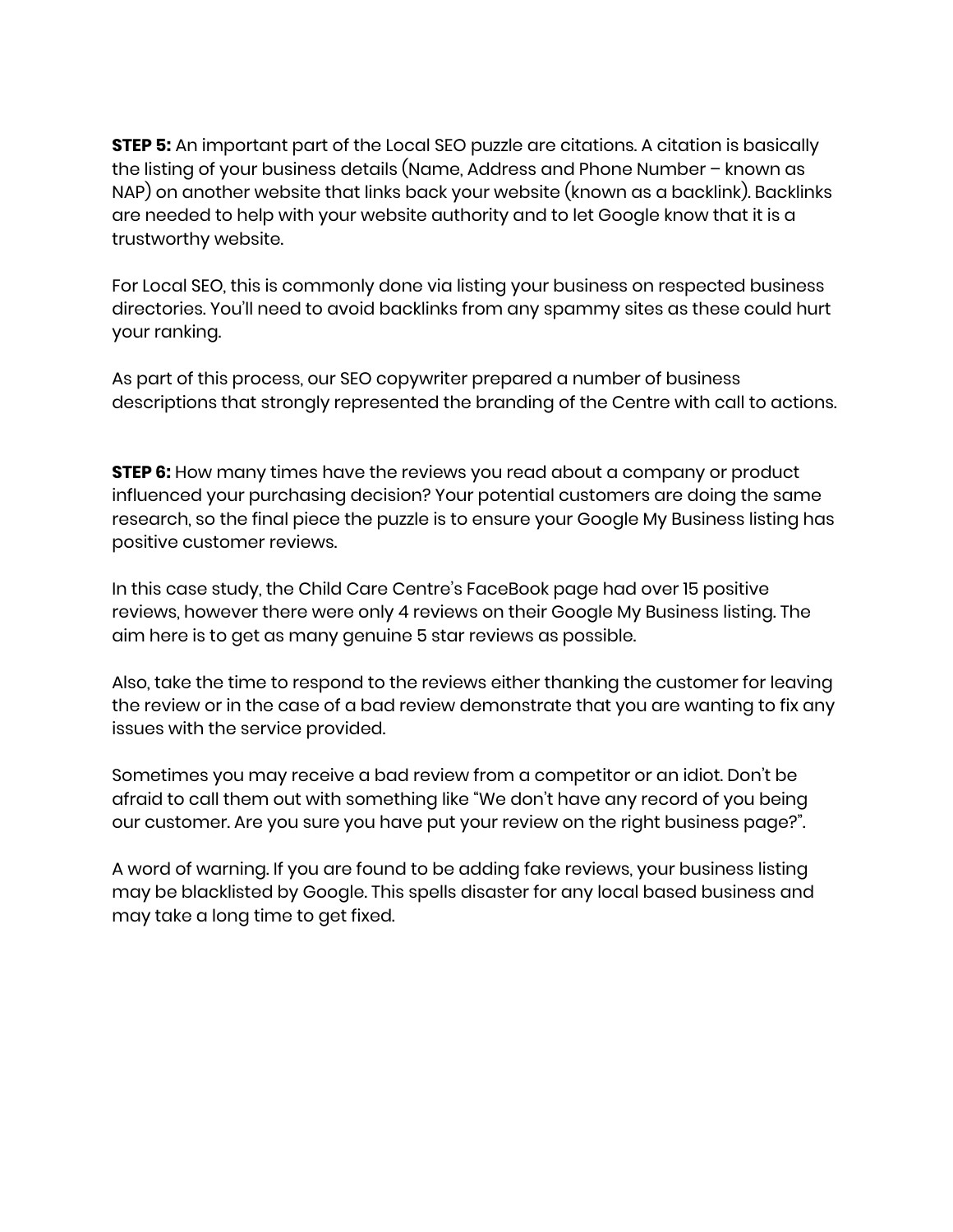### The Results

The monthly results from the campaign are shown below. To respect the privacy of the client, the target keywords have been blurred out.

MONTH 1: The screenshot below shows the results after the first full month of the campaign. There was a combined ranking increase of 30 places across all targeted keywords. Within this period, new enrolment enquiries were increased by 800%!

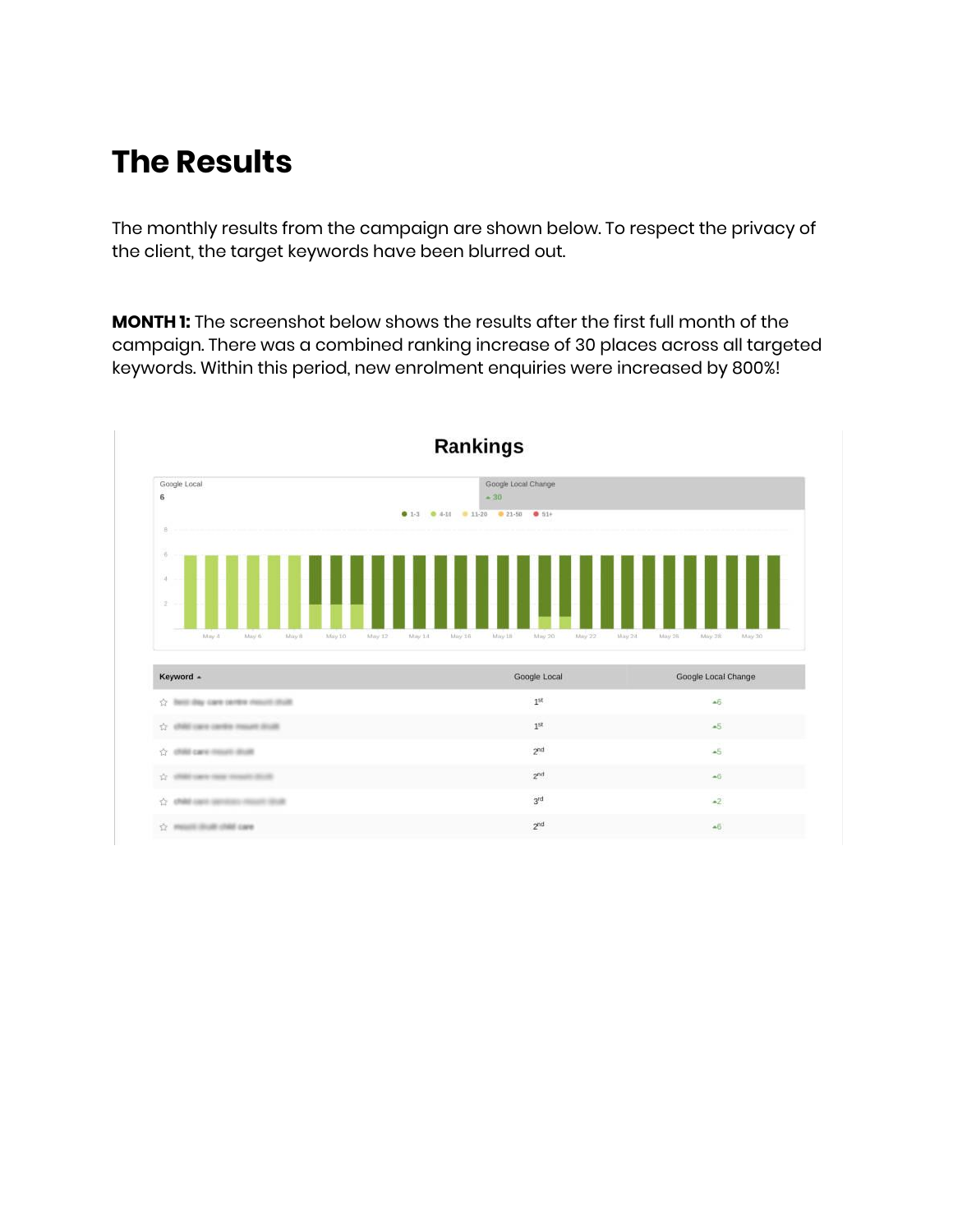

MONTH 2: All keywords remained within the top 3 positions.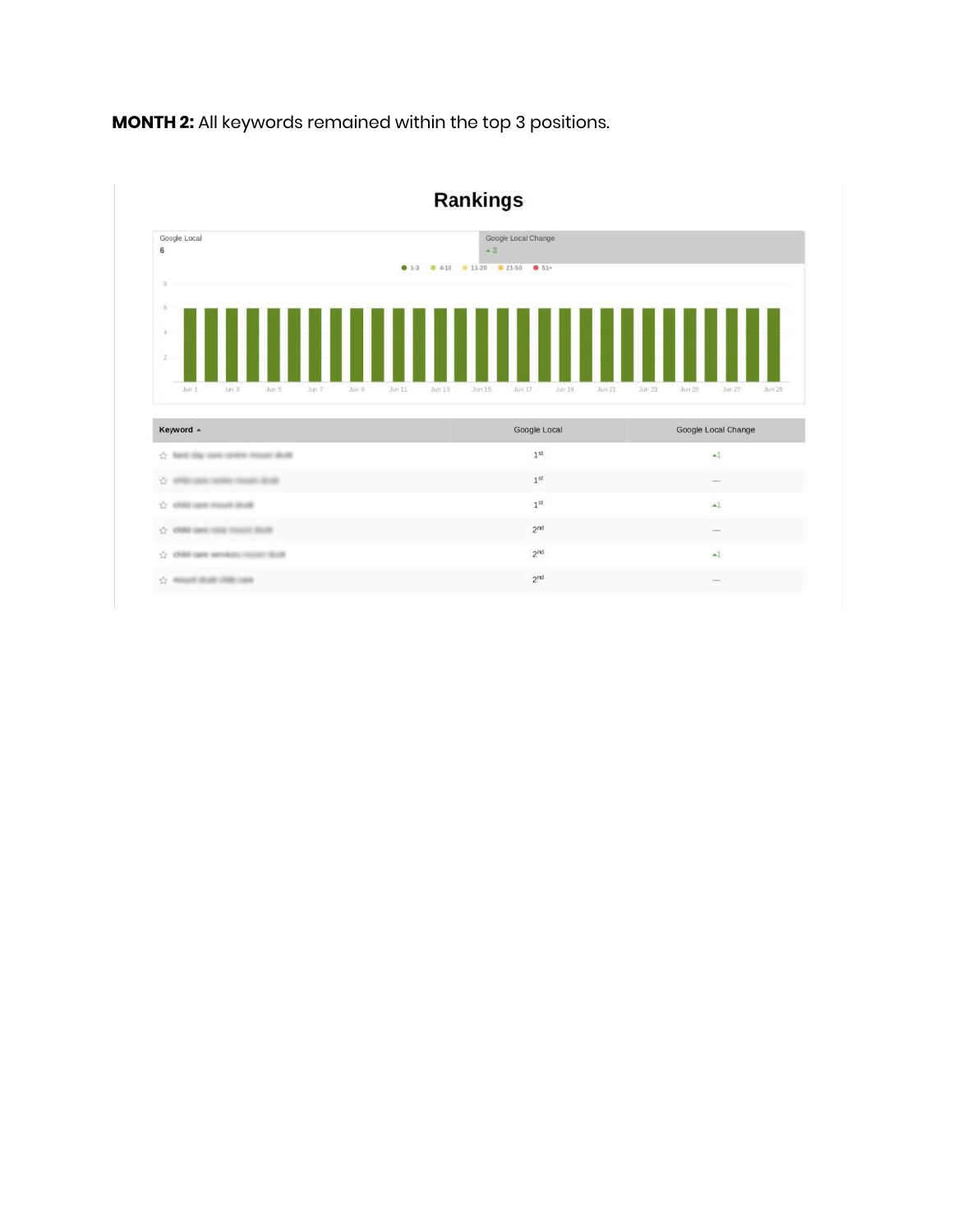

MONTH 3: Once again all keywords remained in the top 3 positions. One keyword had a small drop, however this did not last long.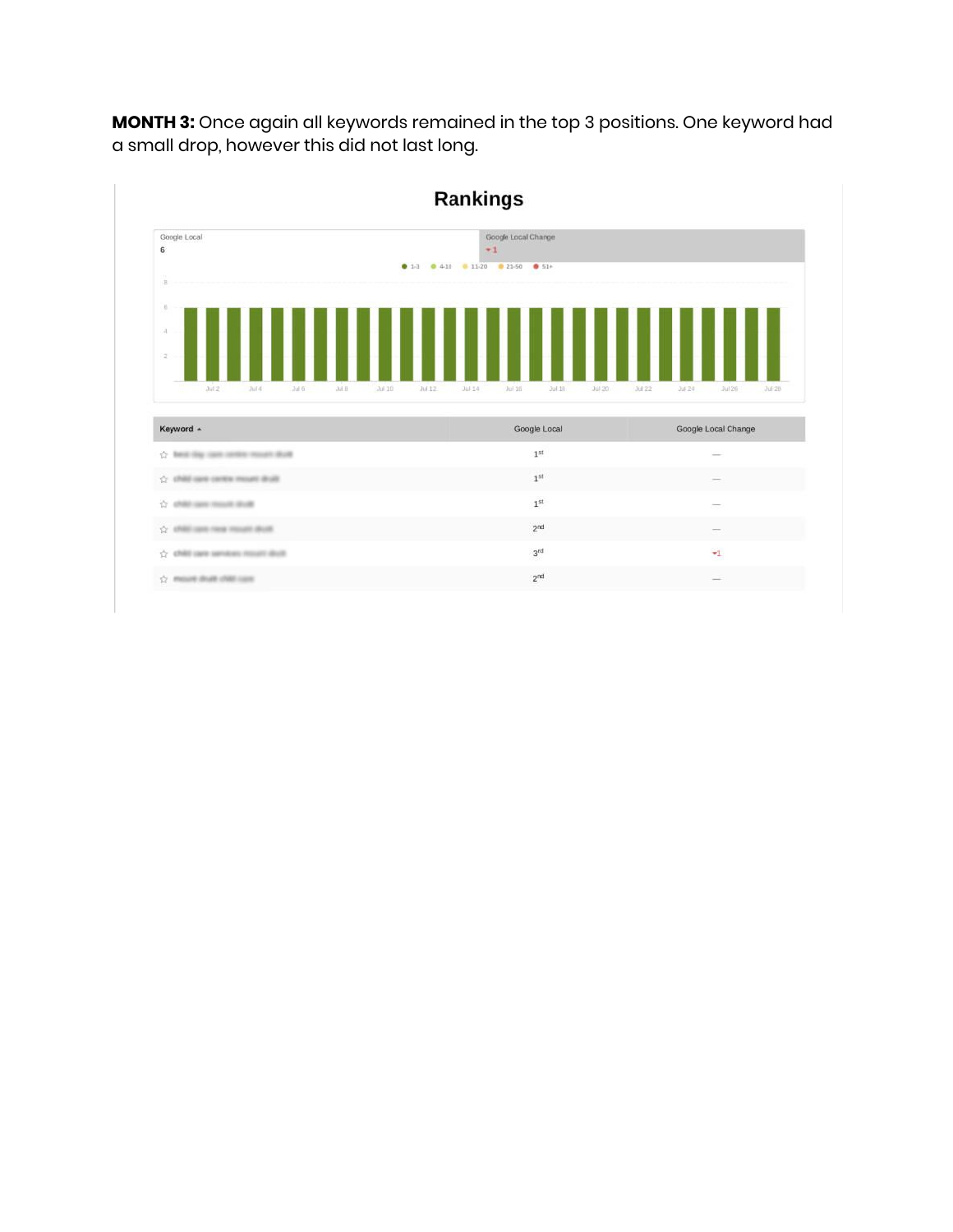MONTH 4: The small drop experienced in the previous month continued for one day into the new period. However, the keyword quickly came back into 3rd position by day 2.



Rankings

At the time of writing this case study, the Centre's occupancy level is currently at 98% with a healthy waitlist for the age groups that are running at 100%.

### In Summary

Earlier we provided the statistic that 76% of local searches end up with a phone call. Hopefully, you can see how new enrolment enquiries for this Centre were increased by 800% within the first 30 days and has been maintained since.

However, it doesn't stop there. One thing we know is that Google continues to tinker with their highly guarded algorithms to ensure users receive the highest quality and relevant search results. This means you will need to continue monitoring and optimising to improve or maintain rankings.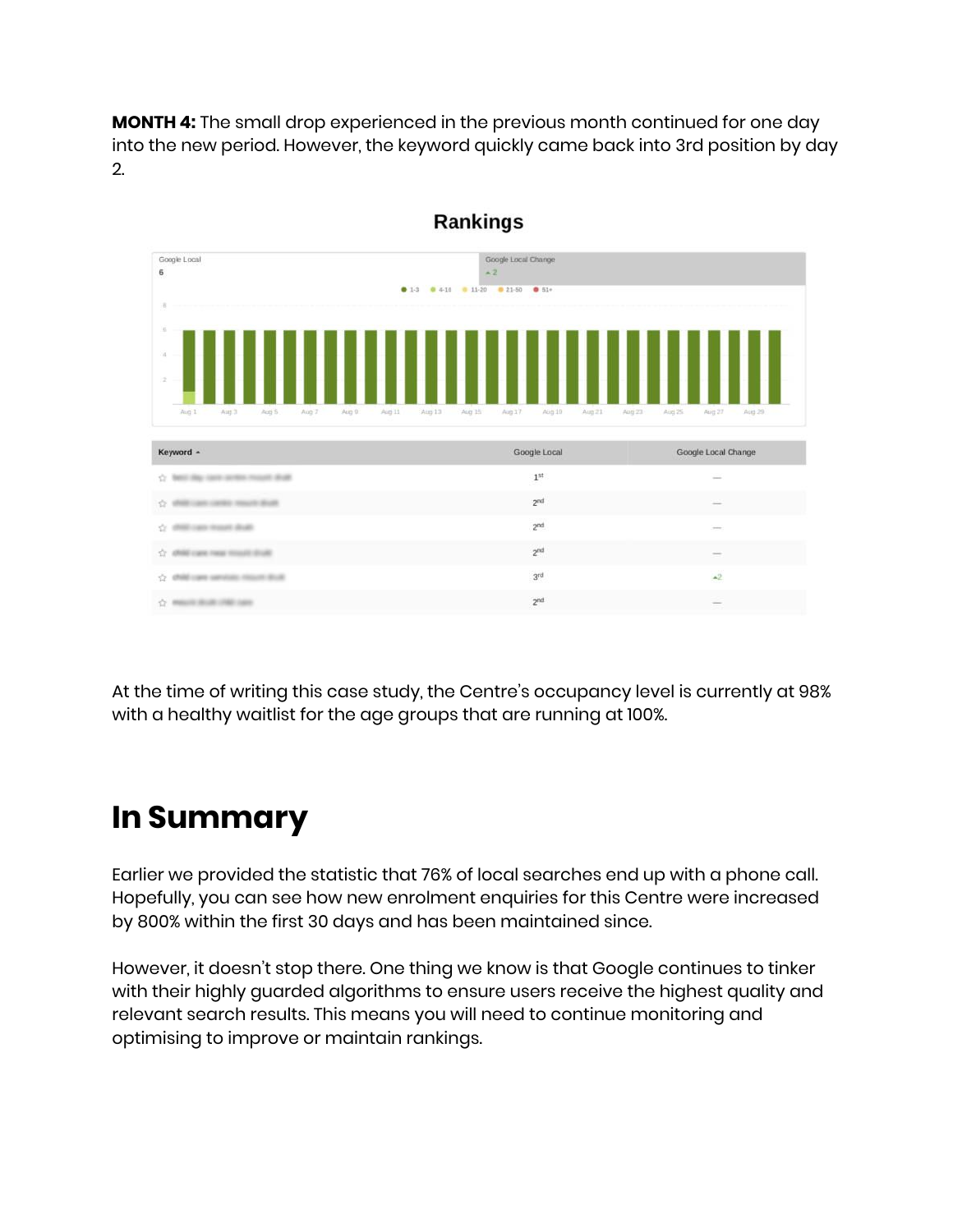While the SEO campaign can bring more enrolment enquiries it won't necessarily convert them to new customers. Take the time to review the way your business is presented. For example:

- Is the Centre clean and well maintained?
- Are the resources up to date and not broken?
- Does the learning environment look inviting?
- How do your staff interact with your customers, both face to face and on the phone? (Perhaps provide a script for your staff to follow when taking enrolment enquiries).
- How are your staff dressed? Do they look professional and caring?
- Is your website up to date? Does it look fresh and modern, but more importantly is it easy for customers to find necessary information?

Following on from the previous point, is all the information on your website necessary? Remove the clutter where possible.

With some technical know how and time, you can replicate the above steps for your business. I can't guarantee the same results, however if done correctly, you should see improvements in the number of new enrolment enquiries.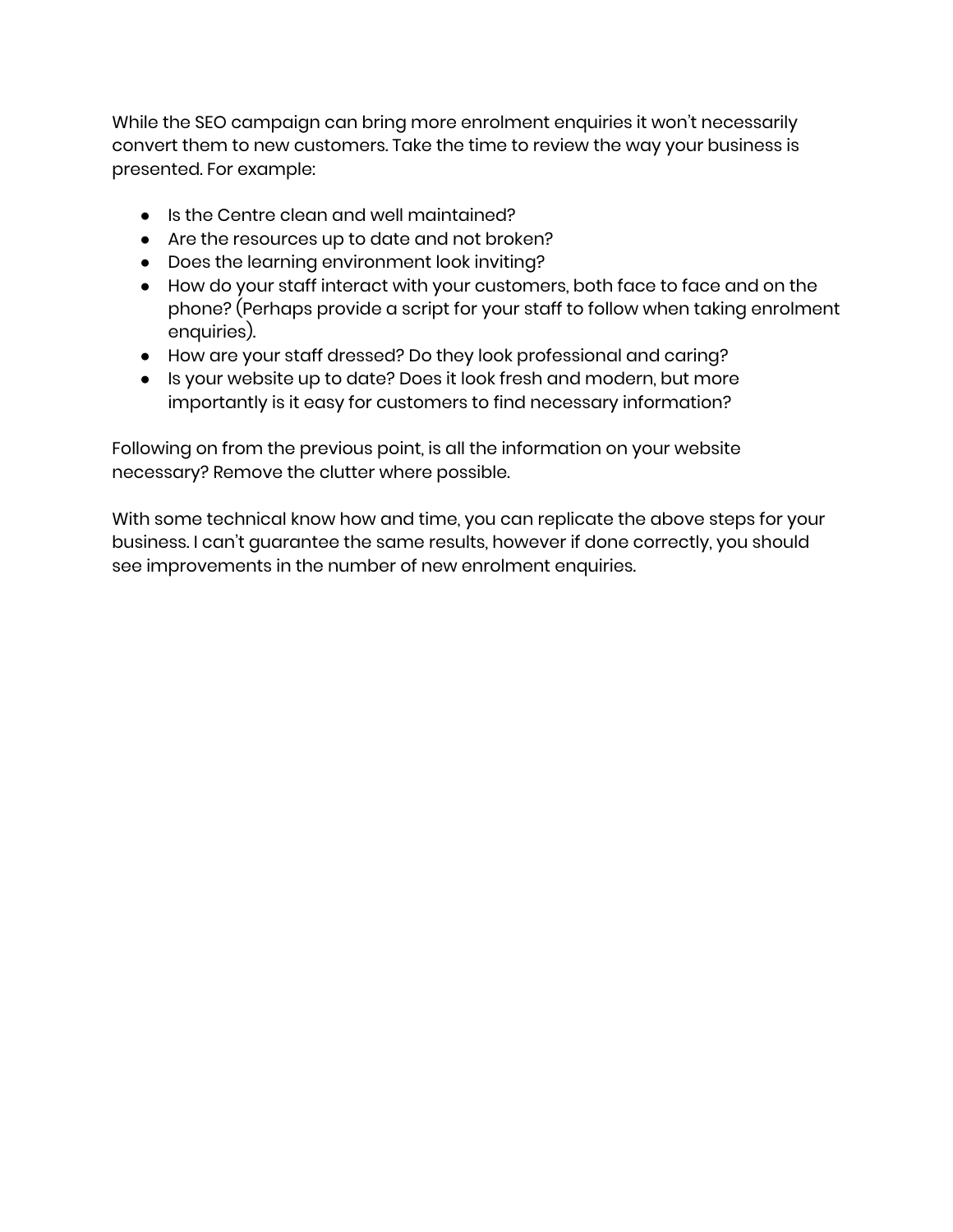# GMB CHECKLIST

Step 1: Claim and Verify your Google My Business Listing

| <b>Description</b>                                                                                        | Completed Y/N |
|-----------------------------------------------------------------------------------------------------------|---------------|
| Has your Google My Business listing been claimed?                                                         |               |
| How to claim your GMB listing:<br>https://support.google.com/business/answer/2911778?hl=en                |               |
| Has your Google My Business listing been verified?                                                        |               |
| How to verify your GMB:<br>https://support.google.com/business/answer/6161749?hl=en&ref_t<br>opic=4854193 |               |

#### Step 2: Optimise your listing

| <b>Add NAP details</b><br>Make sure the NAP (name, address and phone number) of the<br>business is correct.                                                                                         |  |
|-----------------------------------------------------------------------------------------------------------------------------------------------------------------------------------------------------|--|
| <b>Category</b><br>This is one of the most important business descriptions and<br>allows Google to match your business to the search query. The<br>primary category should be the first one listed. |  |
| <b>Business Hours</b><br>The hours listed on Google need to match the hours listed on the<br>website. You can have more than one set of hours.                                                      |  |
| <b>URLS</b><br>List the primary url for the business. There will be the ability to list<br>other urls depending on the type of business, for example menus<br>for restaurants.                      |  |
| <b>Reviews</b><br>Have you received any reviews? If not, start asking your customer<br>to leave you a review of your service. Remember, always respond<br>to all reviews.                           |  |
| <b>Photos</b><br>Images play a very important part in decision making. Make sure                                                                                                                    |  |